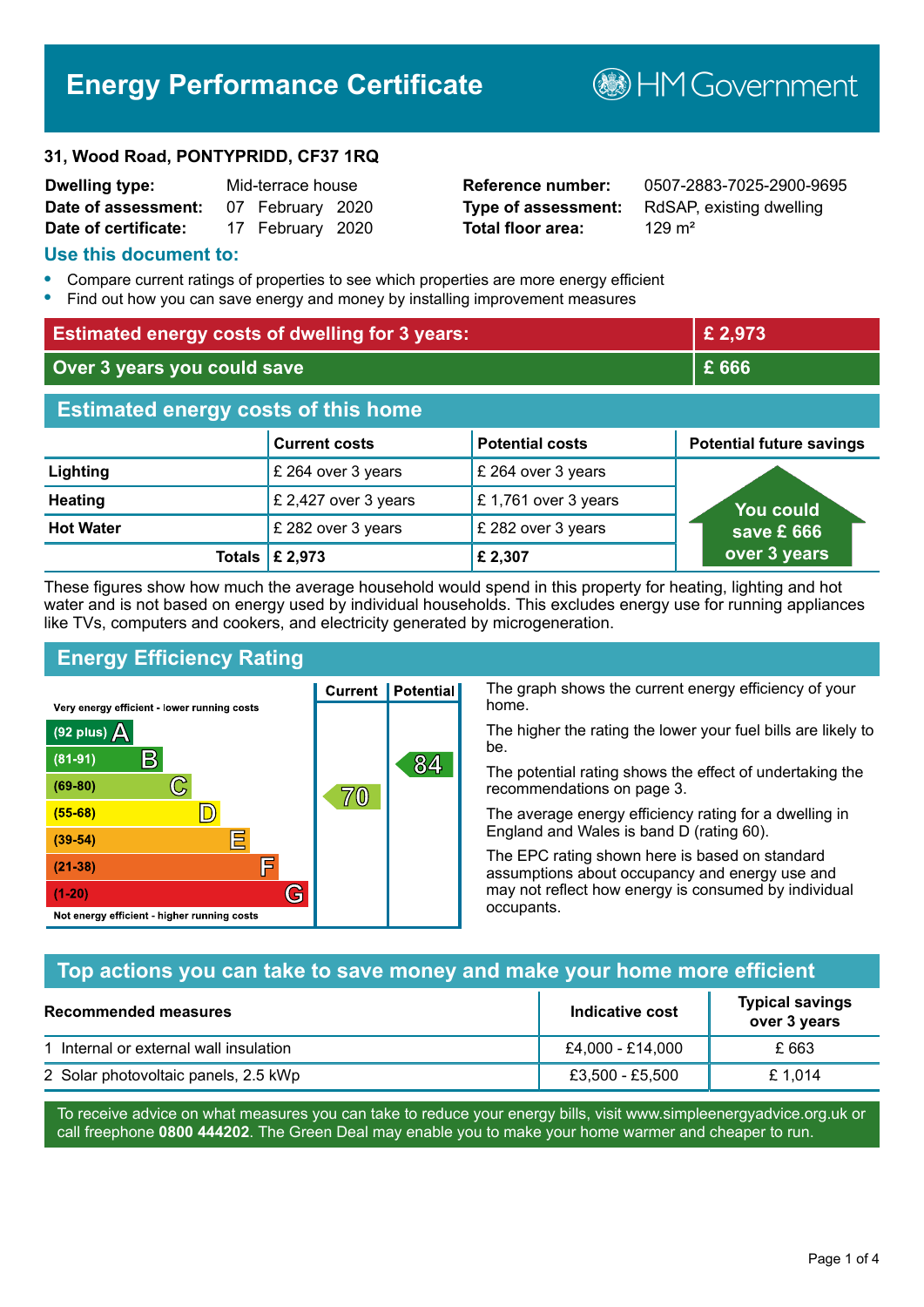#### 31, Wood Road, PONTYPRIDD, CF37 1RQ 17 February 2020 RRN: 0507-2883-7025-2900-9695

**Energy Performance Certificate**

#### **Summary of this home's energy performance related features**

| <b>Element</b>        | <b>Description</b>                                        | <b>Energy Efficiency</b> |
|-----------------------|-----------------------------------------------------------|--------------------------|
| Walls                 | Sandstone or limestone, as built, no insulation (assumed) | ★★☆☆☆                    |
| Roof                  | Pitched, 270 mm loft insulation                           | ★★★★☆                    |
| Floor                 | Solid, no insulation (assumed)                            |                          |
| Windows               | Fully double glazed                                       | ★★★☆☆                    |
| Main heating          | Boiler and radiators, mains gas                           | ★★★★☆                    |
| Main heating controls | Programmer and room thermostat                            | ★★★☆☆                    |
| Secondary heating     | None                                                      |                          |
| Hot water             | From main system                                          | ★★★★☆                    |
| Lighting              | Low energy lighting in all fixed outlets                  | *****                    |

Current primary energy use per square metre of floor area: 201 kWh/m² per year

The assessment does not take into consideration the physical condition of any element. 'Assumed' means that the insulation could not be inspected and an assumption has been made in the methodology based on age and type of construction.

See addendum on the last page relating to items in the table above.

#### **Low and zero carbon energy sources**

Low and zero carbon energy sources are sources of energy that release either very little or no carbon dioxide into the atmosphere when they are used. Installing these sources may help reduce energy bills as well as cutting carbon. There are none provided for this home.

#### **Your home's heat demand**

For most homes, the vast majority of energy costs derive from heating the home. Where applicable, this table shows the energy that could be saved in this property by insulating the loft and walls, based on typical energy use (shown within brackets as it is a reduction in energy use).

| <b>Heat demand</b>           | <b>Existing dwelling</b> | Impact of loft<br>insulation | Impact of cavity<br>wall insulation | Impact of solid<br>wall insulation |
|------------------------------|--------------------------|------------------------------|-------------------------------------|------------------------------------|
| Space heating (kWh per year) | 15.525                   | (330)                        | N/A                                 | (5,039)                            |
| Water heating (kWh per year) | 2,085                    |                              |                                     |                                    |

You could receive Renewable Heat Incentive (RHI) payments and help reduce carbon emissions by replacing your existing heating system with one that generates renewable heat, subject to meeting minimum energy efficiency requirements. The estimated energy required for space and water heating will form the basis of the payments. For more information, search for the domestic RHI on the www.gov.uk website.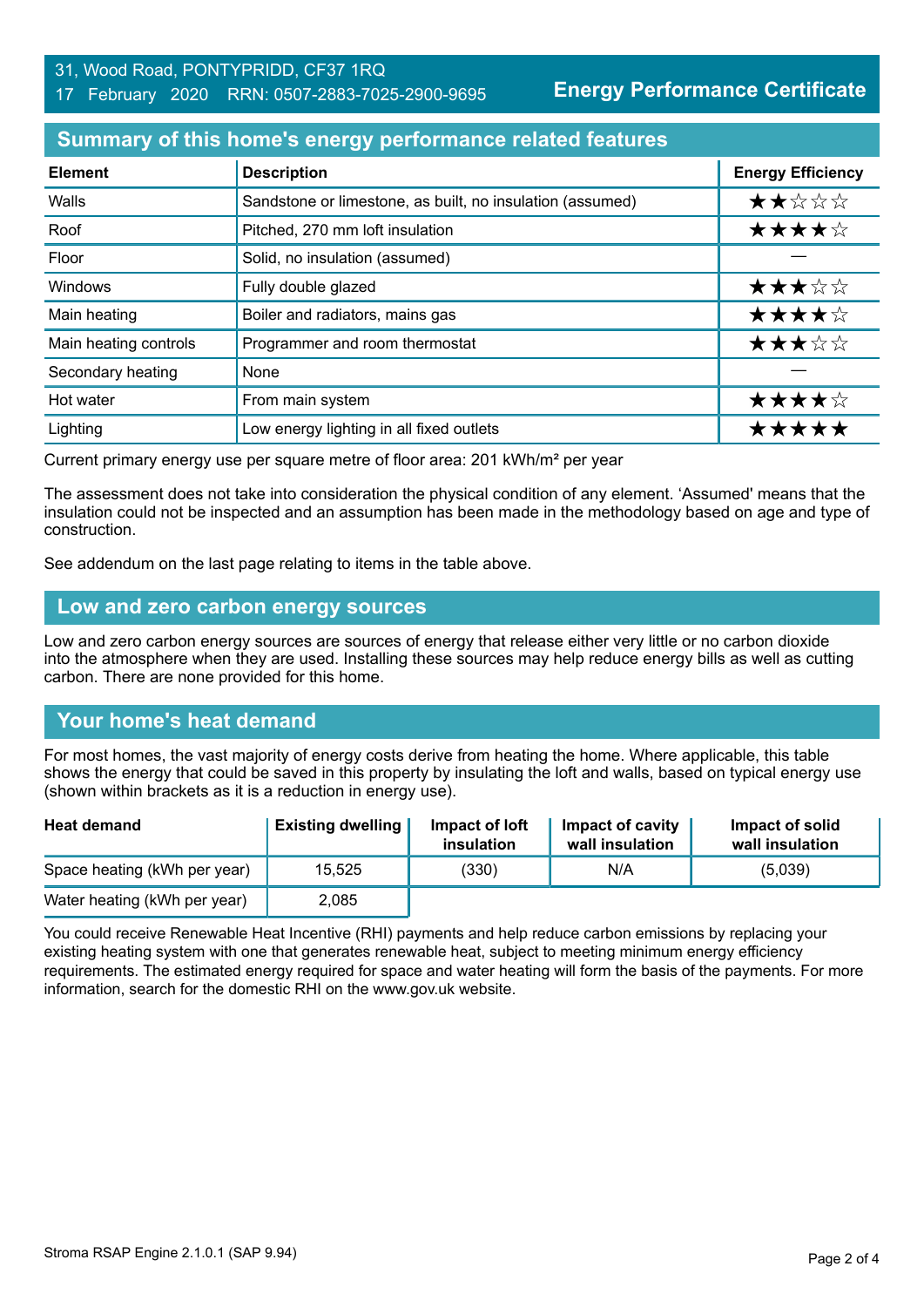#### 31, Wood Road, PONTYPRIDD, CF37 1RQ 17 February 2020 RRN: 0507-2883-7025-2900-9695

#### **Recommendations**

The measures below will improve the energy performance of your dwelling. The performance ratings after improvements listed below are cumulative; that is, they assume the improvements have been installed in the order that they appear in the table. To receive advice on what measures you can take to reduce your energy bills, visit www.simpleenergyadvice.org.uk or call freephone 0800 444202. Before installing measures, you should make sure you have secured the appropriate permissions, where necessary. Such permissions might include permission from your landlord (if you are a tenant) or approval under Building Regulations for certain types of work.

| <b>Recommended measures</b>          | Indicative cost   | <b>Typical savings</b><br>per year | <b>Rating after</b><br>improvement |
|--------------------------------------|-------------------|------------------------------------|------------------------------------|
| Internal or external wall insulation | £4,000 - £14,000  | £221                               | C77                                |
| Solar photovoltaic panels, 2.5 kWp   | $£3,500 - £5,500$ | £ 338                              | <b>B84</b>                         |

# **Financial Support and the Green Deal**

Green Deal Finance allows you to pay for some of the cost of your improvements in instalments under a Green Deal Plan (note that this is a credit agreement, but with instalments being added to the electricity bill for the property). The availability of a Green Deal Plan will depend upon your financial circumstances. There is a limit to how much Green Deal Finance can be used, which is determined by how much energy the improvements are estimated to **save** for a 'typical household'.

You may also be able to obtain support towards repairs or replacements of heating systems and/or basic insulation measures under the ECO scheme, provided that you are in receipt of qualifying benefits or tax credits. To learn more about this scheme and the rules about eligibility, visit www.simpleenergyadvice.org.uk or call freephone **0800 444202** for England and Wales.